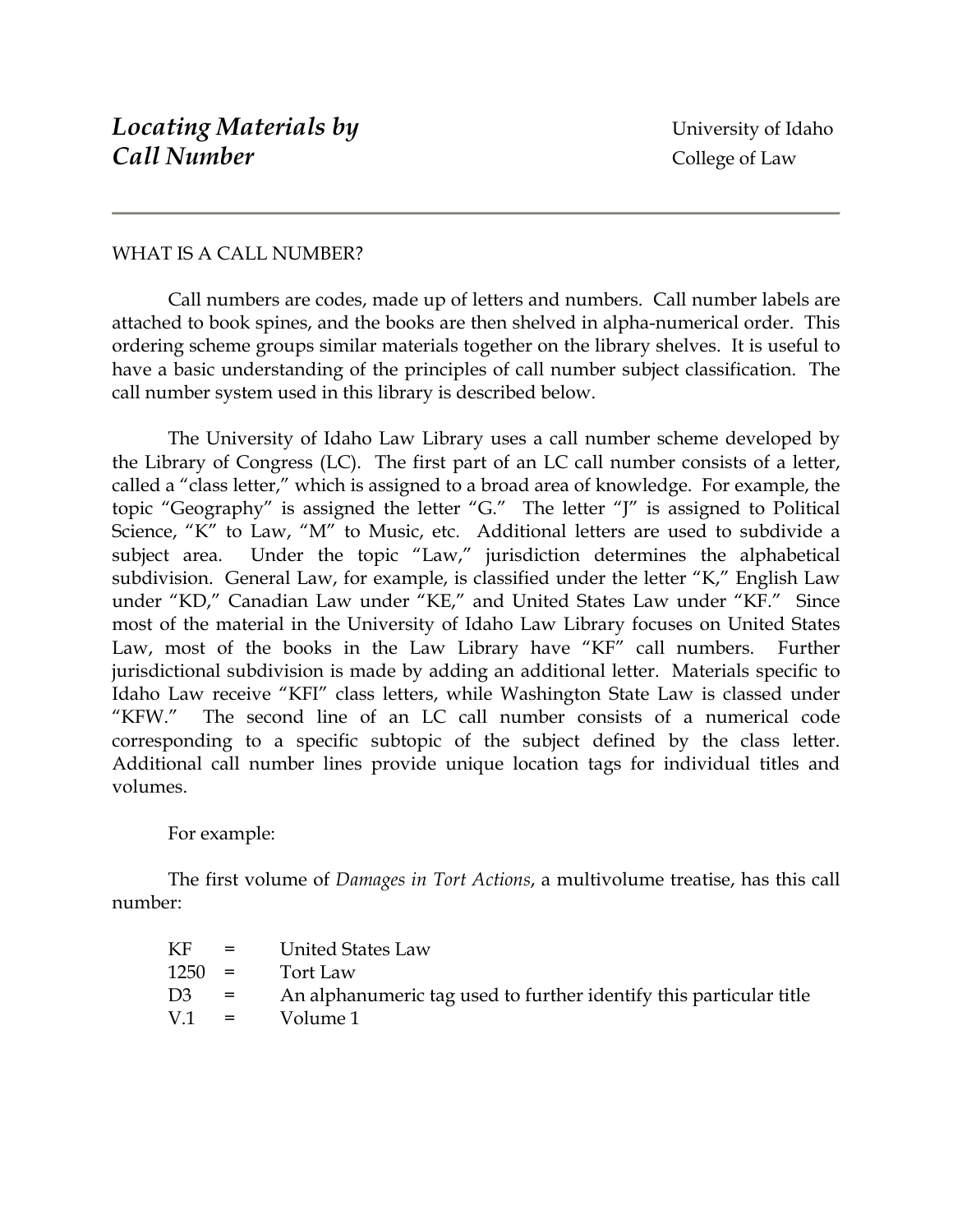*Studies in the Law of Torts* by Francis H. Bohlen, another treatise on the same topic, is shelved nearby at :

 KF 1250 B6

Gathering the Tort Law titles in the vicinity of KF 1250 allows easy browsing of the library's collection of Tort Law.

Let's use the "K" (Law) class to illustrate shelving order in more detail. The initial sort is alphabetical: K class books follow J (Politics and Political Science) class books; KF follows KE; KFA-KFX follows KF; KJ follows KFX, etc.; L (Education) class materials follow the K class. The second call number line should be read as a number. KF 24 is shelved before KF 24.2, which is in turn shelved before KF 25. Following the second line, one or more lines called "cutter numbers" may be assigned. A cutter number consists of a letter followed by one or more numbers. The letters follow a simple alphabetical ordering scheme. The numbers are read as decimal numbers ranging from 0.1 through 0.99999. For example, C332 should be read as C.332 and would be shelved before C34 (C34 should be read as C.34). Beneath the cutter numbers, copyright dates, volume numbers, or other shelving information may be listed. On the shelf, a selection of books in proper call number order would look like this:

| K               | ΚF   | KF   | KF    | KF  | KFI            |
|-----------------|------|------|-------|-----|----------------|
| 3902            | 24   | 24.2 | 240   | 240 |                |
| C <sub>3</sub>  | D214 | A45  | A2201 | A31 | C <sub>3</sub> |
| V <sub>.1</sub> |      | 1992 |       |     |                |

 Most materials on the main floor--case reporters, digests, annotated codes, legal encyclopedias, session law volumes, and most legal periodicals--do not have call numbers. See the library maps, available at the Circulation Desk, for the location of such "unclassified" material. Most of the LC classified collection is located on the top floor of the library and consists of monographs, treatises, and looseleaf services. The Reference, Reserve, Library Workroom, and Rare Book Collections on the main floor are also classified.

 The best way to access library materials is through the online library catalog. A call number location guide, useful for subject browsing, is also available.